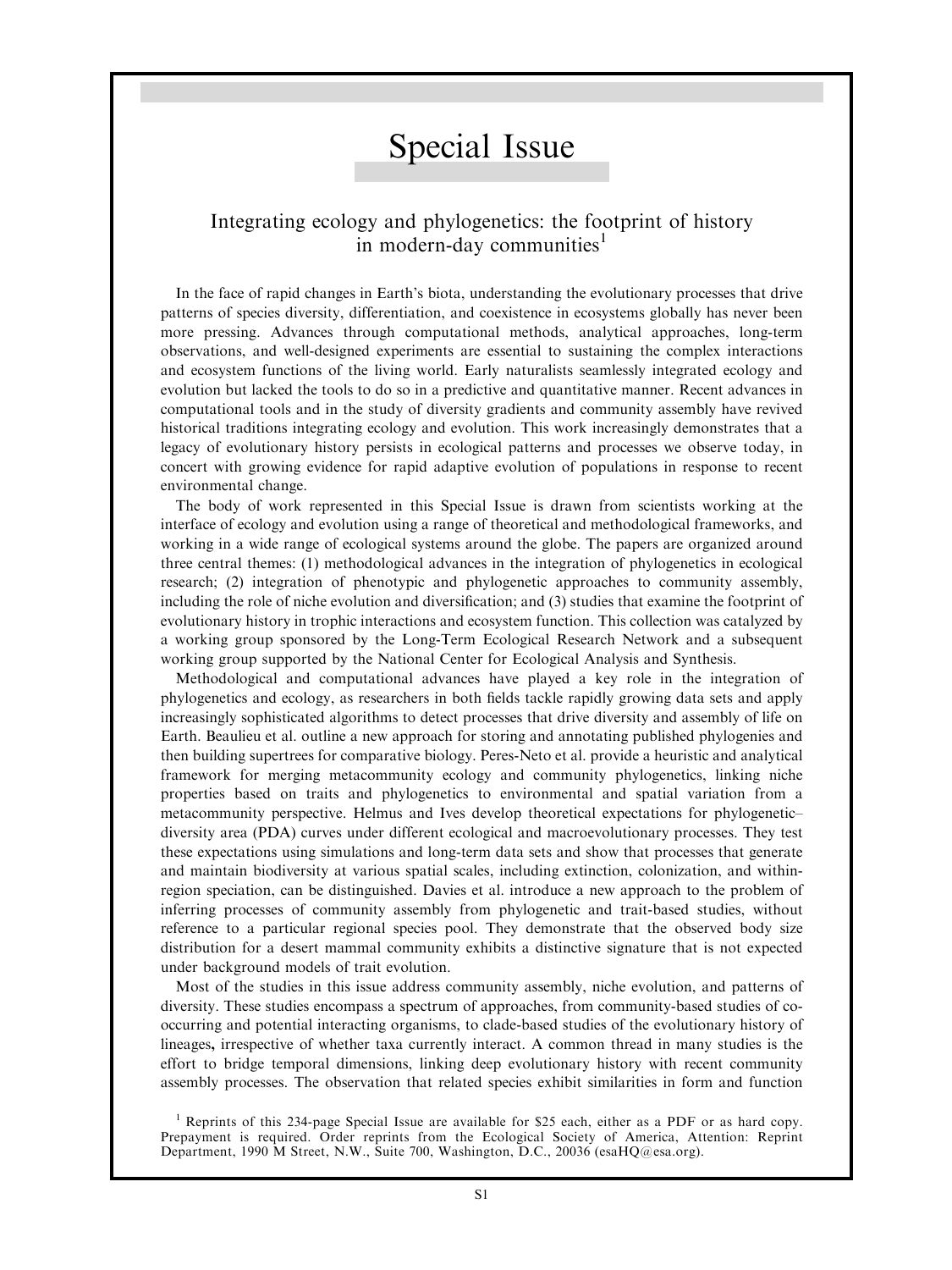that extend to the habitats they select and the niche space they occupy plays a central role in the analysis of community assembly patterns. Yet, opposing views on how the niche evolves leave open the question of when and where phylogenetic niche conservatism is important in ecological processes.

Cavender-Bares and Reich show that traits influencing patterns of phylogenetic beta diversity along a gradient of fire frequency may have originated as long as 80 million years ago, revealing an ancient footprint of history on the ecological assembly and turnover of species. Similarly, Norden et al. find that early successional status is conserved in Neotropical forest trees, leading to consistent shifts in phylogenetic structure in the course of ecological succession. Knapp et al. demonstrate that urbanization causes phylogenetic and functional homogenization in spontaneous yard plant communities due to anthropogenic filters with a strong evolutionary bias that reflects niche conservatism.

Other studies find more mixed evidence in terms of the patterns and consequences of niche conservatism. In Andean hummingbird communities, Graham et al. find that the trait structure of communities cannot be consistently predicted from phylogenetic structure, despite strong phylogenetic signals in functional traits. In six forests spanning tropical and temperate latitudes, Swenson et al. find support for the role of abiotic filtering on the structure of local communities and spatial turnover in community composition, but they do not find strong links between phylogenetic and functional diversity. Using an experimental approach, Burns and Strauss show that trait plasticity can increase the ability of close relatives to coexist but that it also decreases the degree of phylogenetic signal in functional traits. Their study offers an intriguing explanation for why phylogenetic signal among coexisting species may decrease at smaller spatial and temporal scales.

Focusing in on specific clades, Savage and Cavender-Bares found a shift in trait and phylogenetic structure of willow communities across a hydrologic gradient, reflecting changes in community assembly processes and in the phylogenetic structure of the traits involved. In a clade of California annual plants, Emery et al. report that local habitat niches are conserved, while climatic niche axes are not. They argue that ecological specialization may be specific to certain niche axes rather than an overall characteristic of a species. And in the only study in this collection addressing patterns of species richness, Kozak and Wiens ask what determines the total number of coexisting species in local and regional communities of plethodontid salamanders. They argue that variation in the amount of time that different climatic zones have been occupied is the primary factor explaining relationships between climate and diversity, rather than the direct effects of climate on speciation or extinction rates or ecological saturation effects on diversification.

The third group of papers examines trophic interactions, including pollination and herbivory, and the ecosystem consequences of species interactions. Eaton et al. provide evidence that plant– pollinator interactions have repeatedly driven character displacement in floral traits of Pedicularis in the Hengduan biodiversity hotspot region of China, and that accelerated floral divergence contributes to the remarkable accumulation of species diversity in the region. In one of several studies that apply an experimental approach, Lamarre et al. examine plant–insect interactions in Amazonian rain forest trees, incorporating shared ancestry to factor out lineage effects on plant chemistry. In contrast to previous studies, they do not find evidence for growth-defense trade-offs but do show that any poorly defended species that suffers high herbivory rates has low abundance. Whitfeld et al. also examine plant–insect interactions in tropical forests, this time in Papua New Guinea. While they find weak evidence of phylogenetic signal in leaf nitrogen content, herbivore abundance is primarily influenced by total leaf biomass, which does not exhibit significant phylogenetic signal. Their study is a reminder of the limitations of phylogenetic methods and the importance of testing the underlying assumptions of phylogenetic signal on a case-by-case basis. Finally, extending the analyses to address ecosystem function, Cadotte et al. show that phylogenetic diversity is a significant predictor of interannual stability in primary productivity in experimental grassland communities. Interestingly, this effect seems to occur because species living with close relatives exhibit greater variability in growth, suggesting that direct effects of competitive interactions may be responsible for the observed patterns.

Collectively, these studies provide synthetic and compelling evidence for the importance of integrating investigations of ecological and evolutionary process to understand the causes, maintenance, and consequences of diversity. They highlight current challenges including the need for a synthesis of phylogenetic knowledge incorporating accurate time calibrations to link to